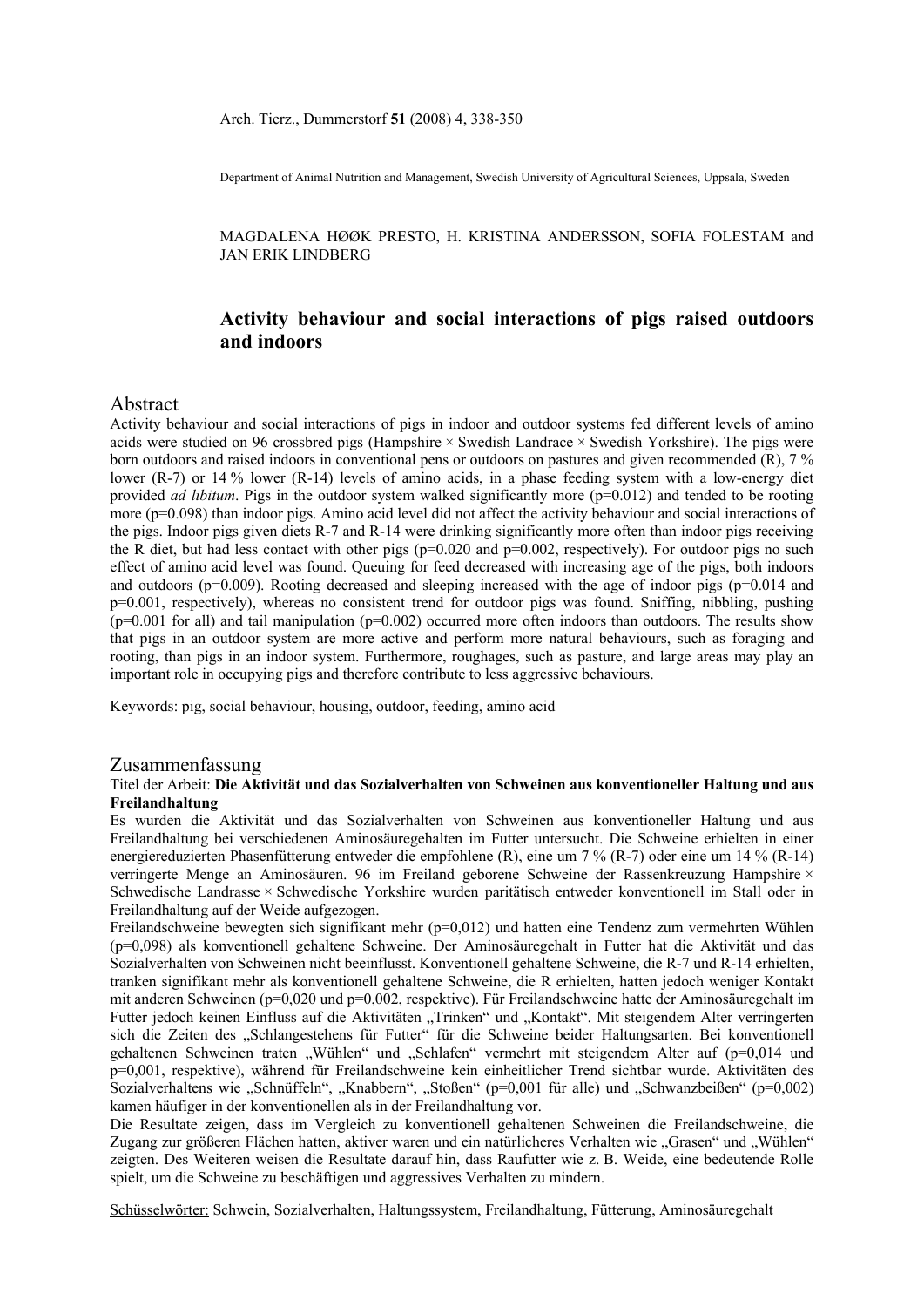# Introduction

One important component in organic production is to maintain the natural behaviour repertoire of the animal. All aspects of animal productivity are related to the animals' behaviour (MCGLONE, 1991). The environment has great influence on the wellbeing and the behaviour of pigs and foraging behaviour, such as rooting and grazing, is closely linked to exploratory behaviours. Pigs perform these behaviours not only to gain feed, but also to assess the potential of different areas (WOOD-GUSH et al., 1990; SHNEIDER and WALTER, 1996; MICKLICH and MATTHES, 1999). An increased level of activity behaviour may be motivated by the pigs' nutrient requirements and may be represented by appetite foraging behaviour. Foraging behaviour can relate to growing animals' higher protein requirement. It has been suggested that rooting behaviour in straw material is induced by an inadequate content of crude protein (JENSEN et al., 1993) and that a restricted feed allowance can result in more active behaviours (GRAVES et al., 1978; SHNEIDER and WALTER, 1996; SPITSCHAK, 1997; MICKLICH and MATTHES, 1999; STERN and ANDRESEN, 2003).

Regulations related to the formulation of organic pig diets limit the number of possible and approved feedstuffs that are rich in protein and have a desirable amino acid profile. To compensate for the deficiencies in essential amino acids, a high inclusion level of protein in the diet is therefore necessary, resulting in a surplus of protein. This can affect production results negatively and increase the losses of nitrogen to the environment. Part of this problem could be overcome by using a phase feeding strategy to growing/finishing pigs, because this allows a supply of protein and amino acids that better reflects the need during the growth period (NONN and FRANKE, 1998; NONN and JEROCH, 2000). Further, a sufficient total daily intake of protein and amino acids could probably be assured by using *ad libitum* feeding. However, the diet should have a lower energy density than used conventionally in order not to compromise the carcass quality (MICKLICH et al., 1999; HEYER et al., 2005). In the present experiment pigs received recommended (R), 7 % lower (R-7) or 14 % lower (R-14) levels of amino acids, in a phase feeding system with a low-energy diet provided *ad libitum*. The results from this study on performance, carcass quality and health have been published elsewhere (HØØK PRESTO et al., 2007). Roughages are of importance to induce satiety and to maintain a normal behaviour repertoire and by keeping the pigs outdoors, on pasture, these demands can be fulfilled. By increasing the time spent eating; roughages can keep the pigs occupied and reduce stress and aggression. Several studies have shown that aggressive and harmful behaviours were reduced in roughage or straw enriched environments (SAMBRAUS, 1991; PETERSEN et al., 1995; SAMBRAUS, 1997; BEATTIE et al., 2000; PERSSON et al., 2004).

Based on these dietary and behavioural issues in organic production, the aim of this project was to investigate, whether activity behaviour and social interactions of pigs at different ages are affected by different dietary levels of amino acids in indoor and outdoor systems.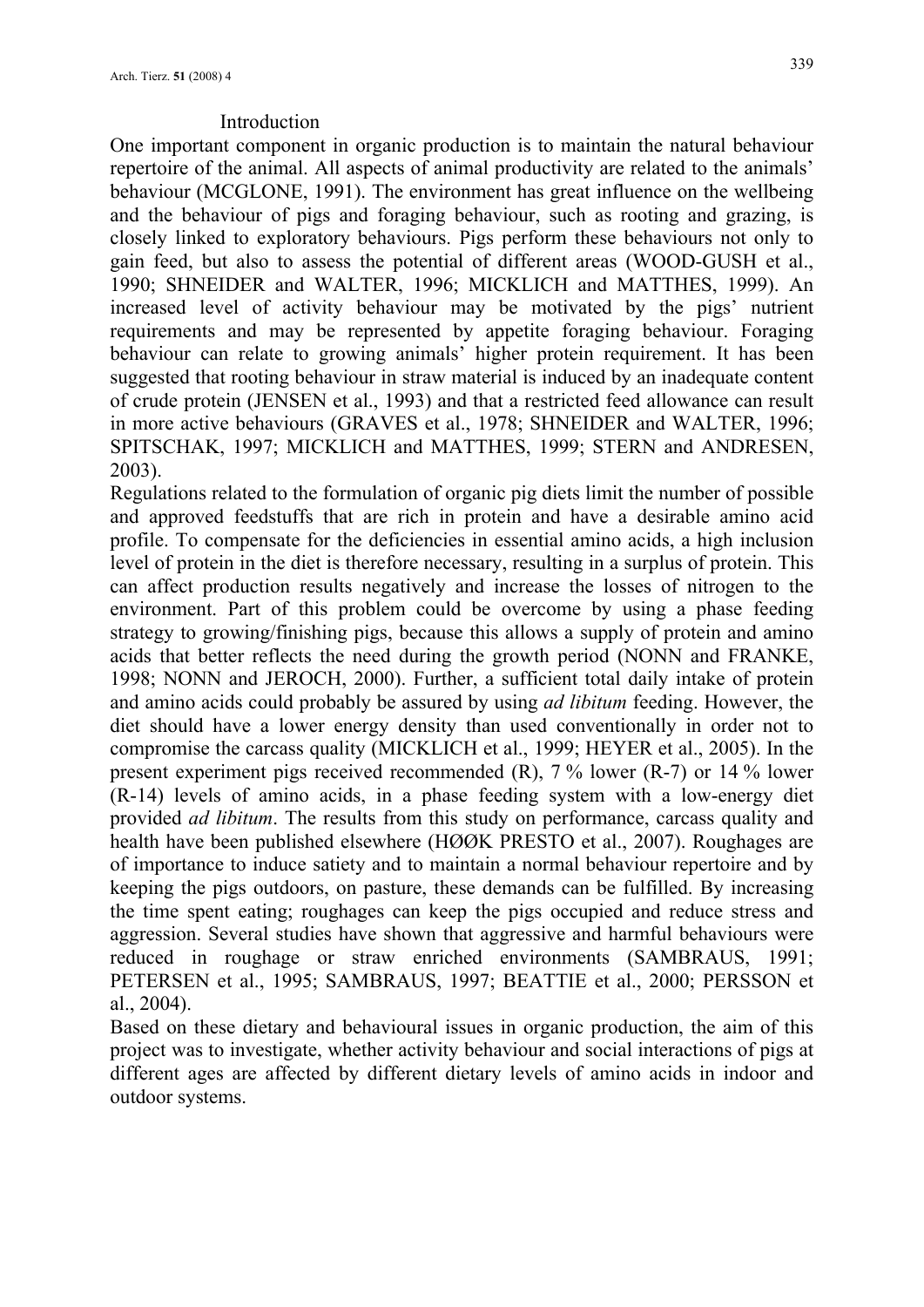## Material and methods

## *Animals*

This study comprised 96 growing/finishing pigs born outdoors of Swedish Landrace  $\times$  Swedish Yorkshire sows, inseminated by semen from Hampshire boars. Sows farrowed in huts in individual paddocks and when the piglets were four days old they were weighed, castrated, and individually marked in the ears. The piglets did not get an iron injection and their teeth were not clipped. After two weeks the sows and the piglets were moved to nursing paddocks, where three or four sows were housed together. The nursing paddocks contained a hut and a shed with straw. The piglets did not get any creep feed. Weaning of piglets occurred at an average age of 47 days (SD 0.7 days) and they were then moved to either a pen indoors or a pasture outdoors. In each pen or pasture eight pigs were housed, four females and four castrates.

## *Housing and pastures*

The indoor pens consisted of a concrete floor with a slatted floor in the dunging area with free access to straw. The total area was  $14.8 \text{ m}^2$ , giving a floor area of 1.1 m<sup>2</sup> per pig. The divisions between the pens were metal bars at the dunging area and solid walls in the rest of the pen. One feeder with one feeding space was placed in the front of each pen and four water nipples were placed over the slatted floor. The outdoor pastures had a single electric fence 30 cm above the ground and the total area was not less than 0.3 ha  $(375 \text{ m}^2 \text{ per pig})$ . To prevent the pigs escaping, they were kept in a smaller part of the pasture directly after weaning. This was surrounded by a wooden and wire mesh fence together with an electric fence and had an area of approximately  $400 \text{ m}^2$  (50 m<sup>2</sup> per pig). When the pigs had acclimatised to the new groups and the environment, they were allowed access to the whole area of pasture. The pastures did not contain any crops, only weeds and grasses. In the centre of the smaller part of the pasture, the pigs had access to a shade  $(1 \text{ m}^2 \text{ per pig})$  with straw bedding. One feeder was placed in the front of every pasture with a water nipple close by. Only one pig could eat from the feeder at the same time. Each pasture was also supplied with a water sprinkler to create a mud wallow.

# *Feeding and recording*

At weaning piglets within litter were randomly allocated to three treatments according to sex and live weight. Pigs in treatment R received a diet with an amino acid level (lysine, methionine + cystine and threonine) in accordance with the current recommendation for growing/finishing pigs in Sweden (SIMONSSON, 1994). Pigs in treatment R-7 and R-14 were given diets containing 7 % and 14 % lower amino acid levels, respectively, than the recommendation (Table 1).

Table 1

Digestible amino acid level (g/MJ ME) in the different treatments and phases (Aminosäuregehalt im Futter der unterschiedlichen Versuchseinheiten)

| Treatment | Phase | Lysine | Methionine + $C$ ystine | Threonine |  |
|-----------|-------|--------|-------------------------|-----------|--|
| R         |       | 0.70   | 0.43                    | 0.46      |  |
|           |       | 0.50   | 0.31                    | 0.33      |  |
| $R-7$     |       | 0.65   | 0.40                    | 0.43      |  |
|           |       | 0.46   | 0.29                    | 0.31      |  |
| $R-14$    |       | 0.60   | 0.37                    | 0.39      |  |
|           |       | 0.43   | 0.27                    | 0.28      |  |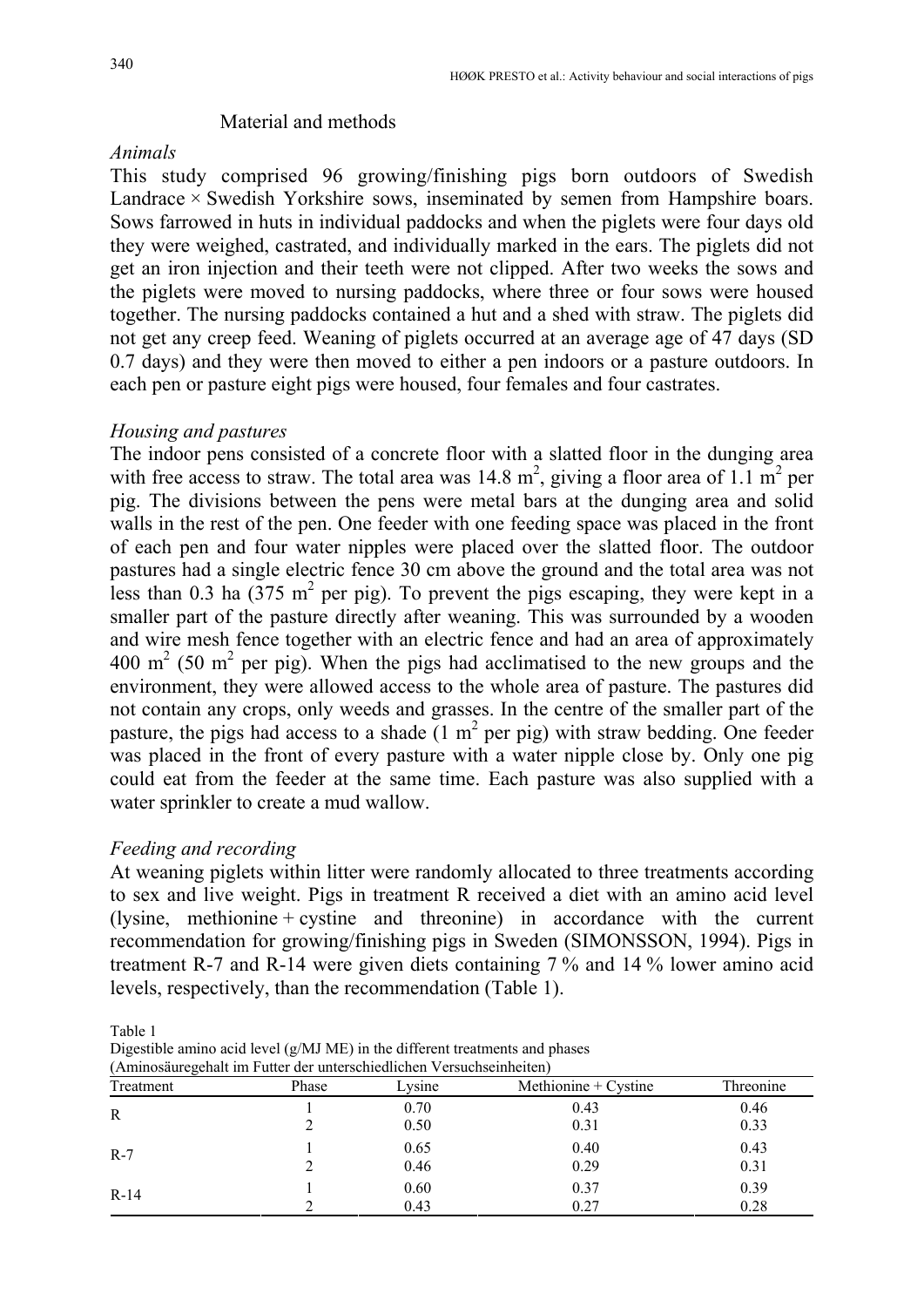The amino acid supply (g digestible/MJ ME) was based on a 2-phase system, with a high concentration from weaning to 60 kg live weight (phase 1) and a lower concentration from 60 kg live weight to slaughter (phase 2), and all diets were provided *ad libitum*, see HØØK PRESTO et al., 2007. The experiment started at an average live weight of 19.1 kg (SD 3.5 kg). In total there were 6 pens indoors and 6 pastures outdoors, i.e. two replicates per treatment (Figure 1). The pigs were weighed at the start of the experiment and thereafter every third week. Before the change from the phase 1 diet to the phase 2 diet, and before slaughter, the pigs were weighed every week. The pigs were slaughtered at an average live weight of 116.3 kg (SD 7.8 kg).



Fig. 1: Allocation of piglets from nursing paddocks into the different treatments (R, R-7, R-14) (Aufteilung der Ferkel in den Weideparzellen nach den unterschiedlichen Aminosäuregaben [R, R-7, R-14])

# *Behaviour studies*

Activity behaviour and social interactions of the pigs were studied on three occasions per group at a mean age of 60, 110 and 140 days. The observations were recorded by one observer, who was standing outside the pen or the pasture and the observation did not start until the pigs had been accustomed and paid no attention to the observer. All observations were performed between 8 a.m. and 12 a.m. Six rounds per group were made in a certain order to distribute the observations of the groups equally over time, and each group was studied for an eleven minute session per round. The observations consisted of two kinds of sampling and recording; instantaneous scan sampling for activity behaviours, and frequencies of social interactions. Every session comprised instantaneous scan sampling during the first minute, between minute five and six and finally between minute ten and eleven and was directed at identifying what activity behaviours the pigs were doing. Between the scan sampling observations, frequencies of social interactions were registered for a total of 8 min  $(2\times4 \text{ min})$ . A time-schedule of the observations during a session is presented in Figure 2.



Fig. 2: Time-schedule of a session (Zeitplan der Verhaltensbeobachtungen)

The definitions of all behaviour parameters in the scan sampling and social interaction observations are presented in Tables 2 and 3, respectively. As it sometimes was difficult to distinguish what the pigs were doing, especially outdoors, some of the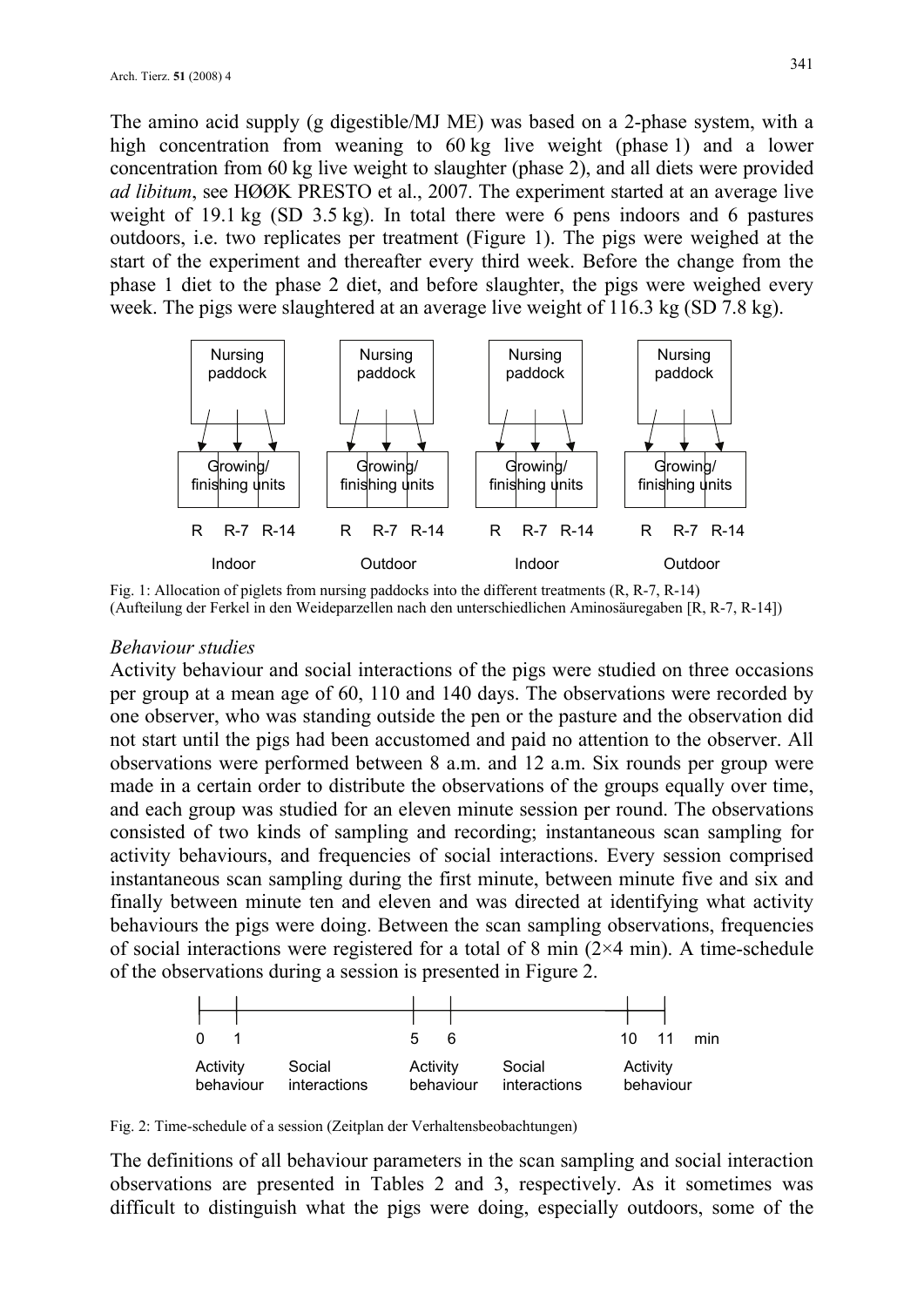parameters were combined in the analysis. For scan sampling, resting was combined with sleeping, foraging with rooting and biting bars/fences (also biting at feeder) with other. Standing/walking and running were combined and named walking. If a pig was rooting or drinking while sitting, rooting or drinking were given priority, and registered as the main activity. Social interactions were registered as frequencies. A new frequency was counted when new pigs were interacting or if the interaction stopped for three seconds or more, and then started again. For social interactions, playfighting and neighbour were combined with other-social in the analysis.

Table 2

| Definitions of behaviour parameters of the scan sampling |  |
|----------------------------------------------------------|--|
| (Definitionen der erfassten Verhaltensparameter)         |  |

| Behaviour parameters   | Definition (indoor/outdoor)                                                     |
|------------------------|---------------------------------------------------------------------------------|
| Eating                 | A pig has its head inside the feeder                                            |
| Queuing                | A pig is waiting beside the feeder for its turn                                 |
| Sleeping               | A pig is laying down with eyes closed                                           |
| Resting                | A pig is laying down with eyes open                                             |
| <b>Sitting</b>         | A pig is sitting up on front legs                                               |
| Standing/walking       | A pig is standing or walking                                                    |
| Running                | A pig is running                                                                |
| Rooting                | A pig is rooting or trying to root on the floor/in the mud or in the deep straw |
| Foraging               | A pig is eating straw/straw or grass                                            |
| Drinking               | A pig has a water nipple in its mouth                                           |
| Contact                | A pig is touching another pig in some way                                       |
| Biting the bars/fences | A pig has a bar/board in its mouth                                              |
| Other                  | A pig does none of the above activities (e.g. rubbing itself/mud bathing)       |

#### Table 3

Definitions of behaviour parameters of social interaction observations (Definitionen der erfassten Verhaltensparameter)

| Behaviour parameters | Definition                                                                       |
|----------------------|----------------------------------------------------------------------------------|
| Sniffing             | A pig is sniffing at another pig                                                 |
| Nosing               | Two pigs have nose to nose contact                                               |
| Nibbling             | A pig nibbles (almost bites) another pig                                         |
| Playing              | One or several pigs play (jump, carry straw or run)                              |
| Riding               | A pig is mounting another pig                                                    |
| Aggression           | Two or more pigs are fighting*                                                   |
| Pushing              | A pig pushes or lifts another pig that lies down                                 |
| Tail manipulation    | A pig is biting or touching another pig's tail with its snout                    |
| Ear manipulation     | A pig is biting or touching another pig's ear with its snout                     |
| Crowding             | Two or more pigs are crowding/pushing each other without aggression** (no sound) |
| Neighbour            | A pig is in contact with a pig in a neighbouring pen                             |
| Play-fighting        | Two or more pigs are play-fighting                                               |
| Other-social         | Other social behaviours                                                          |

\* recorded as aggression – by feeder, by water nipple, at another place in pen/pasture

\*\* recorded as crowding – by feeder, by water nipple.

## *Statistical analysis*

Activity behaviour measured number of pigs per pen/pasture performing a certain activity in each session (3 scan samplings per session) and social interaction parameters measured frequency of each behaviour performed per pen/pasture in each session (8 min per session). All registrations were added together per pen/pasture and occasion. Activity behaviour was analysed as the average total number of pigs per scan sampling (18 scan samplings per occasion) and presented as percentage of pigs per pen/pasture and occasion. Social interactions were analysed and presented as the total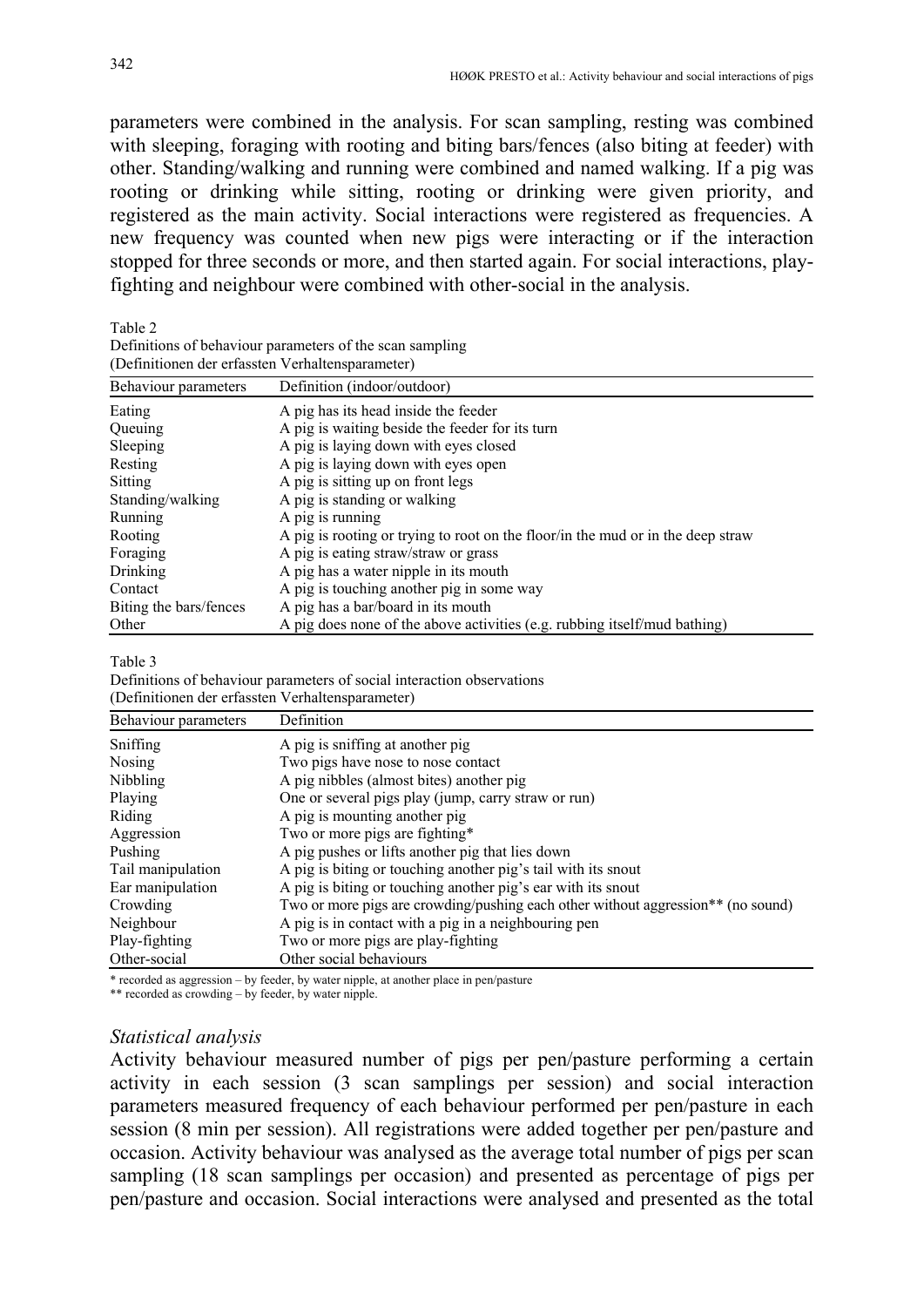frequency of each behaviour performed per pen/pasture and occasion (48 min per occasion). These parameters were evaluated with procedure Mixed in SAS (SAS Institute, Cary, NC, USA, version 9.1). The model included housing system (pen/pasture), amino acid level (R/R-7/R-14) and age of the pig (60, 110 or 140 days) as fixed effects. Group within housing system was the statistical unit and was treated as random. Two-way interactions between the fixed effects were included in the model, when significant  $(p<0.05)$ . As the behaviour observations were performed repeatedly, age was analysed with repeated statement in procedure Mixed. The covariance structure was treated as Unstructured for the activity behaviour and as Spatial Power for the social interactions.

### Results

### *Activity behaviour*

The number of pigs walking differed significantly between the two housing systems; outdoor pigs walked more than indoor pigs (Figure 3). A tendency to a higher number of pigs rooting or trying to root was found for outdoor pigs compared to indoor pigs. Amino acid level did not influence the activity of the pigs (not tabled). Interaction between amino acid level and housing system was found for drinking (p=0.020) and contact ( $p=0.002$ ). Indoor pigs given diets R-7 and R-14, were drinking significantly more often than those indoor pigs receiving the R diet (1.8 and 1.7 vs. 0.5 % pigs per pen and occasion), but had less contact with other pigs (1.9 and 1.6 vs. 5.2 % pigs per pen and occasion). For outdoor pigs, however, no effect of amino acid level on drinking and contact was found.



Fig. 3: Effect of housing system on walking and rooting behaviour for outdoor (black bars) and indoor (white bars) pigs. Least square means of percent pigs per pen/pasture (8 pigs) and occasion (18 scan samplings) performing each activity;  $p=0.012$  for walking and  $p=0.098$  for rooting, and pooled standard error (SE),  $n=36$ (Unterschied bei Bewegungs- und Wühlaktivitäten abhängig vom Haltungssystem)

The number of pigs queuing for feed and other activities was influenced by the age of the pigs, independent of housing system. Queuing decreased with increasing age of the pigs (p=0.009). Other activities were lower at the observation at 140 days than at the observations at 60 and 110 days ( $p<0.05$  for both). The parameters eating, rooting and sleeping showed interactions between housing system and age (Table 4). In both housing systems, more pigs were eating at the observation at 110 days compared with the observation at 60 days. At 140 days, eating decreased to the same level as at 60 days for indoor pigs, whereas for outdoor pigs no significant decrease was observed. For indoor pigs, rooting decreased and sleeping increased with increasing age, but did not show any consistent trend for outdoor pigs.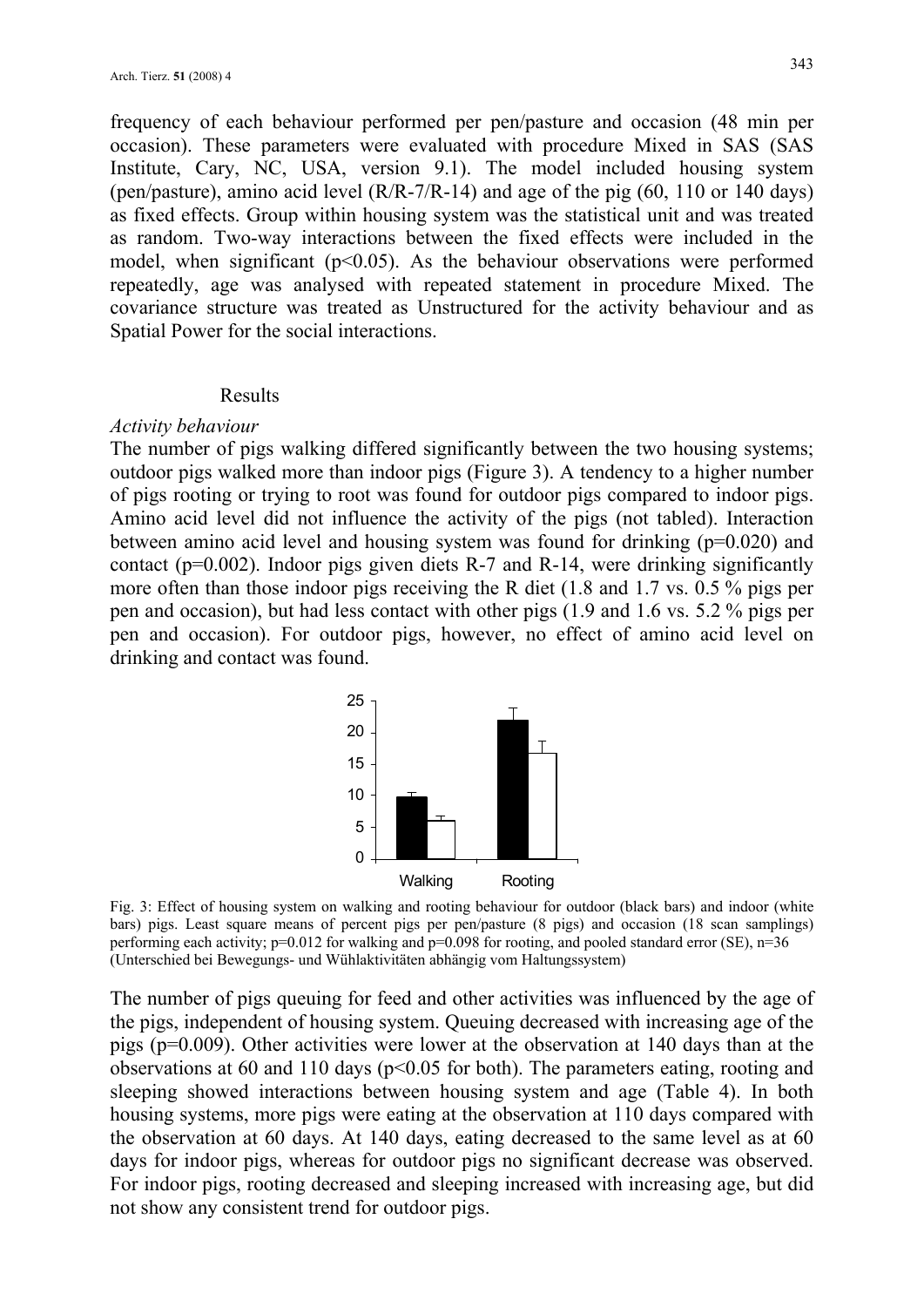| Behaviour |                   | $Indoor - age$ , days |                  |                    | Outdoor – age, days |                  |      | p-value <sup>3</sup> |
|-----------|-------------------|-----------------------|------------------|--------------------|---------------------|------------------|------|----------------------|
|           | 60                | 10                    | 140              | 60                 | l 10                | 140              | SЕ   |                      |
| Eating    | $10.2^{\rm a}$    | 7 <sup>b</sup>        | 9.0 <sup>a</sup> | $5.2^{\mathrm{a}}$ | $8.7^{b}$           | 8.0 <sup>b</sup> | 0.71 | 0.014                |
| Rooting   | $24.8^{a}$        | $5.7^{b}$             | $9.4^{b}$        | 21.9 <sup>a</sup>  | $13.3^{b}$          | $30.6^a$         | 2.45 | 0.014                |
| Sleeping  | 44.1 <sup>a</sup> | $55.8^{b}$            | $70.4^\circ$     | 56.7 <sup>a</sup>  | 60.0 <sup>a</sup>   | $43.9^{b}$       | 3.59 | 0.001                |

Table 4 Interactions between housing system and age. Least square means of percent pigs per pen/pasture<sup>1</sup> and occasion (18 scan samplings) performing each activity and pooled standard error (SE),  $n=36<sup>2</sup>$ 

(Beziehungen zwischen Haltungssystem und Alter der Tiere)

<sup>1)</sup> 8 pigs in each pen/pasture, <sup>2)</sup> 12 pens/pastures  $\times$  3 occasions, <sup>3)</sup> p-value for interaction term (housing system  $\times$  age) Means with different superscript (ab) within row and housing system differ significantly ( $p$ <0.05).

# *Social interactions*

Higher frequency of behaviours such as sniffing, nibbling, pushing and tail manipulation was observed in the indoor system than in the outdoor system (Figure 4).



Fig. 4: Effect of housing system on the pigs' social interactions. Least square means of the frequency of each social behaviour performed per pen/pasture (8 pigs) and occasion (48 min); p=0.001 for sniffing, nibbling and pushing, respectively and  $p=0.003$  for tail manipulation, and pooled standard error (SE), n=36 (Sozialverhalten abhängig vom Haltungssystem)

Amino acid level did not affect social interactions between the pigs (not tabled). An effect of age was found for nibbling, both indoors and outdoors, which was less frequently performed at 60 days compared to 110 and 140 days (Table 5). Playing decreased from 60 to 110 days, but thereafter no significant age effect was observed. The frequency of aggression-feed, crowding-feed and crowding-water was significantly lower at the age of 140 days than at 60 and 110 days. Pushing decreased with increasing age, but was only significant between 60 and 140 days.

Table 5

Effect of age on the pigs' social interactions. Least square means of the frequency of each social behaviour performed per pen/pasture<sup>1</sup> and occasion (48 min) and pooled standard error (SE),  $n=36<sup>2</sup>$ (Sozialverhalten abhängig vom Alter)

| Behaviour       |                    | <b>SE</b>      | p-value           |       |       |  |  |  |
|-----------------|--------------------|----------------|-------------------|-------|-------|--|--|--|
|                 | 60                 | 110            | 140               |       |       |  |  |  |
| Nibbling        | $3.33^{a}$         | $7.42^{b}$     | $7.25^{b}$        | 1.304 | 0.012 |  |  |  |
| Playing         | $3.33^{a}$         | $0.83^{b}$     | $0.50^{b}$        | 0.702 | 0.015 |  |  |  |
| Aggression-feed | $17.58^{a}$        | $13.83^{a}$    | $7.58^{b}$        | 1.576 | 0.001 |  |  |  |
| Pushing         | $4.67^{\rm a}$     | $3.83^{ab}$    | $1.75^{b}$        | 0.745 | 0.030 |  |  |  |
| Crowding-feed   | 12.08 <sup>a</sup> | $8.42^{\rm a}$ | $3.42^{b}$        | 1.885 | 0.008 |  |  |  |
| Crowding-water  | $0.92^{\rm a}$     | $1.33^{a}$     | 0.00 <sup>b</sup> | 0.229 | 0.001 |  |  |  |

<sup>1)</sup> 8 pigs in each pen/pasture, <sup>2)</sup> 12 pens/pastures  $\times$  3 occasions

Means with different superscript (ab) within row differ significantly ( $p$ <0.05).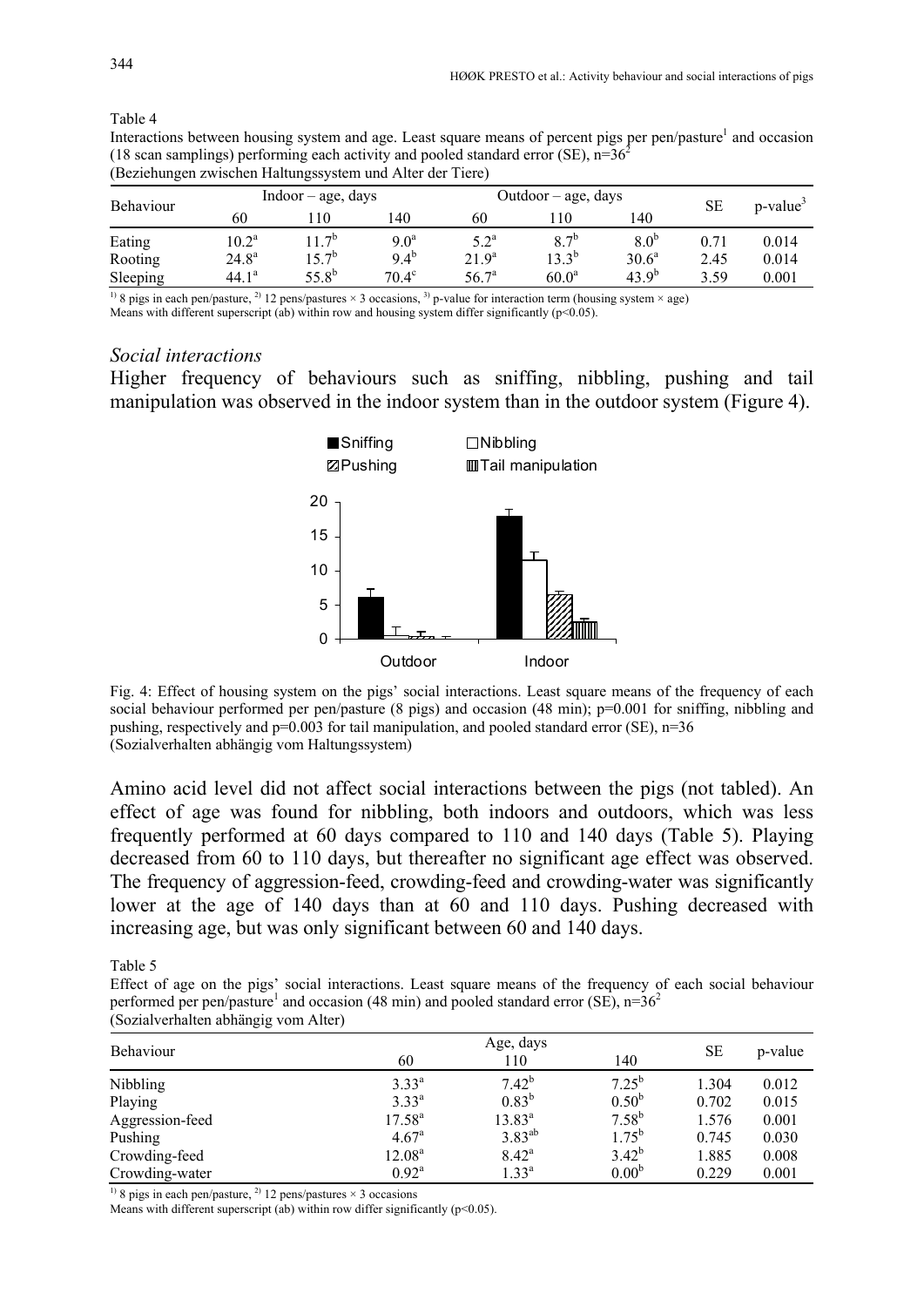Interactions between housing system and age of the pigs were found for nosing, riding, aggression-pen/pasture, ear manipulation and other-social behaviours (Table 6). Nosing was constant for indoor pigs, but increased outdoors with increasing age. Riding, aggression-pen/pasture, ear manipulation and other-social decreased with increasing age for indoor pigs, but were unaffected for outdoor pigs where those parameters in general were performed less frequently. Sniffing, aggression-water and tail manipulation were not affected by age irrespective of housing system (not tabled).

Table 6

Interactions between housing system and age. Least square means of the number of the frequency of each social behaviour performed per pen/pasture<sup>1</sup> and occasion (48 min) and pooled standard error (SE), n=36<sup>2</sup> (Beziehungen zwischen Haltungssystem, Soziaalverhalten und Alter der Tiere)

| <b>Behaviour</b>                 | $Indoor - age, days$                 |                          | $Outdoor - age, days$                  |                |              |              | $p$ -values <sup>3</sup> |                |
|----------------------------------|--------------------------------------|--------------------------|----------------------------------------|----------------|--------------|--------------|--------------------------|----------------|
|                                  | 60                                   | 110                      | 140                                    | 60             | 110          | 140          | SE                       |                |
| Nosing                           | 4.00                                 | 3.17                     | 1.67                                   | $0.83^{\rm a}$ | $3.00^a$     | $7.83^{b}$   | 0.977                    | 0.001          |
| Riding                           | 8.00 <sup>a</sup>                    | $0.17^{b}$               | 0.00 <sup>b</sup>                      | 0.67           | 0.17         | 0.00         | 1.068                    | 0.002          |
| Aggression-<br>pen/pasture       | $17.00^{\rm a}$                      | $8.50^{b}$               | $3.50^{\circ}$                         | 5.50           | 8.50         | 9.83         | .567                     | 0.001          |
| Ear manipulation<br>Other-social | $11.67^{\circ}$<br>4.67 <sup>a</sup> | $4.33^{b}$<br>$2.50^{b}$ | 2.00 <sup>b</sup><br>0.50 <sup>c</sup> | 0.17<br>0.33   | 0.50<br>0.17 | 0.00<br>0.00 | 1.513<br>0.524           | 0.008<br>0.006 |

<sup>1)</sup> 8 pigs in each pen/pasture, <sup>2)</sup> 12 pens/pastures  $\times$  3 occasions, <sup>3</sup>) p-value for interaction term (housing system  $\times$  age)

Means with different superscript (abc) within row and housing system differ significantly ( $p<0.05$ ).

## Discussion

Walking and rooting (or trying to root) occurred more often by outdoor than by indoor pigs in the present study. The higher number of pigs walking could be due to the fact that the pigs in the outdoor system had to move between the pasture and the feeding and drinking space and the higher number of pigs rooting could be part of an explorative behaviour. In accordance with WOOD-GUSH et al. (1990), higher rooting activity was observed shortly after introduction to a semi-natural environment, than after three weeks, and the authors suggested that the initial rooting activity was mainly explorative. Moreover, STERN and ANDRESEN (2003) found that rooting and grazing were more frequently performed on new allotted areas. Indoor pigs in the present study were rooting more at 60 days than later, and it has been reported that young pigs spend more time manipulating and investigating the environment than older pigs (STOLBA and WOOD-GUSH, 1989). We did not find this pattern for outdoor pigs, probably because they had access to a large area which took a long time to explore, and at the end of the growing/finishing period the pigs had not yet finished exploring it. All pigs were born and raised outdoors until weaning when they were moved to new environments, either outdoors or indoors, and some of the differences in behaviour between the two housing systems in the present study could be explained by that. More rooting and feeding has also been found for outdoor pigs, which were bred outdoors, compared to outdoor pigs that were moved to outdoor areas first after weaning (WEBSTER and DAWKINS, 2000). The same pattern occurred for pigs weaned from outdoor systems, when mixed with indoor pigs (COX and COOPER, 2001). This gives support to the contention that pigs raised outdoors are more adept at finding feed than pigs raised indoors. Environmental changes at the start of the growing/finishing period were found to be negative for the pigs' growth rate (STERN et al., 2003) and this indicates that a change at weaning from outdoor areas to indoor pens might be a larger change for pigs than moving from one outdoor system to another.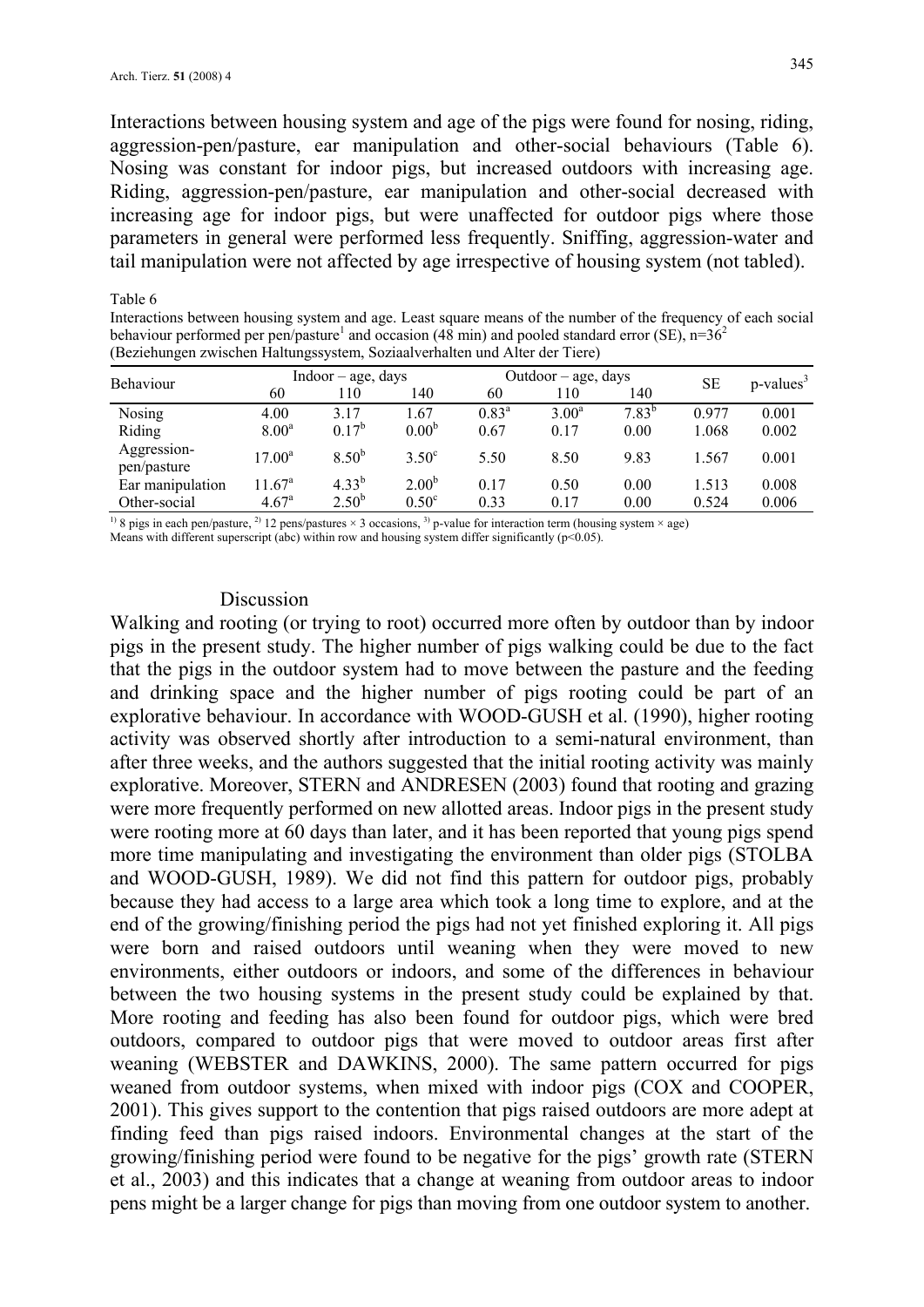It was observed that the pigs tried to eat together, which often resulted in queuing for feed. This might be due to the fact that pigs are gregarious animals which like to eat simultaneously (GRAVES, 1984; ENGLISH et al., 1988). Overall, it seemed that the indoor pigs in the present study were eating more to occupy themselves, because there was no opportunity for them to root in soil or mud or graze. Queuing decreased as the pigs from both housing systems got older. Crowding-feed, i.e. interactions between pigs by the feeder, also was diminished with age and this could indicate that they became used to the fact that they could not eat simultaneously, or that their ranking order was established at that time. ENGLISH et al. (1988) stated that a pig of low rank may be able to adapt, e.g. if the feeding space at the *ad libitum* feeder is limited, the low ranking pig can eat at non-popular times. In the present study, more indoor pigs were sleeping and they were less active when they got older than outdoor pigs. BOLHUIS et al. (2005) found no effect of age for inactive behaviours, however they found that inactivity was affected by housing and they reported that around 55 % (enriched environment) and 70 % (barren environment) of the pigs were inactive at 112 and 133 days, which is comparable with 55.8 and 70.4 % sleeping for indoor pigs at 110 and 140 days in the present study. It was noted that indoors, some pigs were also awake while others were sleeping, whereas outdoors, all eight pigs slept together for a couple of hours each day. The indoor pigs that were awake might have been of lower rank and possibly took the chance to eat while the more dominant pigs were sleeping. According to JENSEN (1993), this type of behaviour is common among pigs of low rank.

In the present study, sniffing was constant both indoors and outdoors as the pigs grew older. Nibbling occurred more frequently for all pigs at 110 and 140 than at 60 days. It was noted that nibbling often developed into biting, causing the receiving pig to get up from a lying position as a result of the pain. Contradictory to the present findings LYONS et al. (1995) have shown that pigs spent more time biting pen-mates at earlier ages than at the middle and the end of the experiment. Furthermore, it has been observed that sniffing behaviour decreases with increasing age of the pigs in either enriched or barren environments (PETERSEN et al., 1995). Nosing increased with increasing age for outdoor pigs in the present study and this behaviour occurred when pigs were rooting next to each other and came too close. Nosing often occurred just before aggression and it seemed like the pigs were defending "their" area, especially when they got older. Social tactile interactions such as nose-to-body and nose-to-nose have been described by JENSEN (1980) as involved in individual animal recognition. In general, a higher frequency of sniffing, nibbling, pushing and tail manipulation was

observed in the indoor compared to the outdoor system in the present study, and this could partly be due to a smaller available and more barren indoor area. Consequently, indoor pigs had limited possibilities to perform natural behaviours such as rooting and foraging properly. Instead, the pigs may have searched for an object to manipulate, and indoor pen mates could have been an alternative for the restless pig to interact with. Behaviours directed at indoor pen mates have also been found to be more performed among pigs in barren environments in previous studies (LYONS et al., 1995; PETERSEN et al., 1995; HASKELL et al., 1996; BEATTIE et al., 2000) and enriched environments have great impact on diminishing these behaviours (SIMONSEN, 1995). In contrast, MORRISON et al. (2003) found an increase in social tactile interactions and agonistic behaviours in pigs in deep-litter systems, probably as a consequence of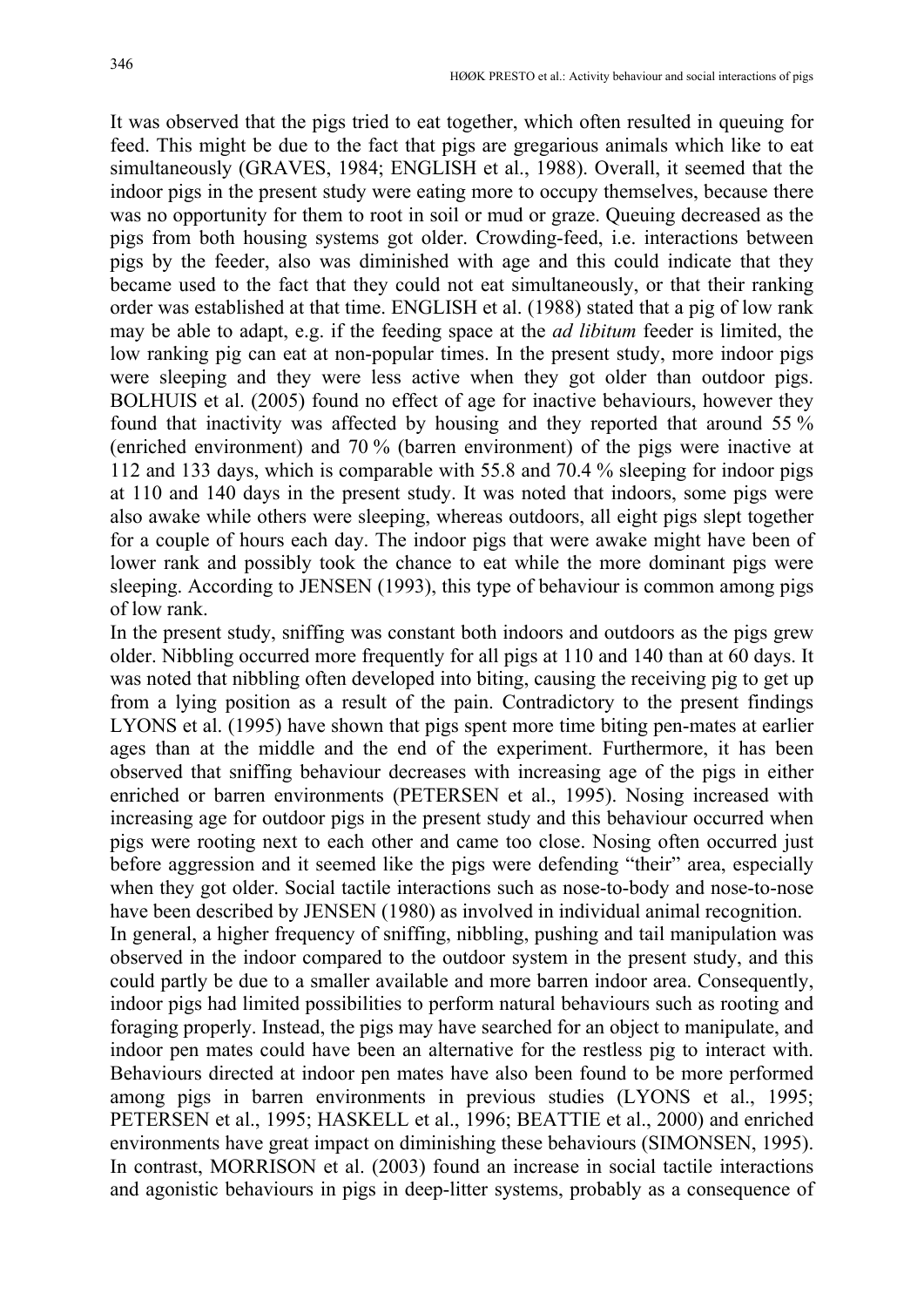increased locomotory and activity behaviours among those pigs. Straw and roughages are of importance to induce satiety and to maintain a normal behaviour repertoire. Pigs given straw were more active, performed more straw directed behaviour and had a lower incidence of oral behaviour directed at pen mates (MCKINNON et al., 1989). Outdoor pigs in the present study had access to pasture, whereas straw was given to the indoor pigs. In agreement with OLSEN et al. (2002) and PERSSON et al. (2004), we found that nibbling, pushing and tail manipulation occurred even less in the outdoor groups with access to pasture compared to the indoor groups receiving straw, during the whole observation period. It was also found that riding, aggressionpen/pasture, ear manipulation and other social parameters in general were performed less frequent outdoors than indoors. These types of social interactions can occur in response to a conflict and include offence, defence, submissive or escape components between individuals (PETHERICK and BLACKSHAW, 1987). Therefore they might be regarded as behaviours that are involved or lead to aggressive behaviours. The lower frequency of playing at 110 and 140 days compared to 60 days, in the present study, can be interpreted as a reduced interest for activity. This could be due to the fact that younger pigs are more active and are more curious and this is in agreement with previous findings (DOBAO et al., 1985; NEWBERRY and WOOD-GUSH, 1988; OLSEN et al., 2002).

Tail biting may develop as a consequence of stress or restlessness, and the present results showed a higher frequency of tail manipulation among the indoor pigs, which is in accordance with PETERSEN et al. (1995), who observed less tail biting in pigs reared in an enriched environment. Both tail-biting pigs and their victims have been shown to have a reduced welfare due to living in a stressful environment (SCHRØDER-PETERSEN and SIMONSEN, 2001). Outdoors, the pigs in the present study could increase the distance between each other and escape if necessary, instead of being forced to deal with another pig's attentions. In the groups on pasture, it was also observed less oral behaviour towards pen mates and comparable results were established in a previous study on pigs given roughages (OLSEN, 2001). WALLGREN and LINDAHL (1996) stated that tail biting influences the growth rate of pigs negatively.

No effect of amino acid level on activity behaviour and social interactions of the pigs were found in the present study. We originally assumed that *ad libitum* feeding could make it possible for the pigs to compensate low amino acid level and low energy content with high feed intake. However, feed consumption (kg) did not differ between pigs fed different levels of amino acid, nor did growth rate, feed conversion ratio or lean meat content (HØØK PRESTO et al., 2007). These results indicate that *ad libitum* feeding provides the pigs' nutrient requirement even in diets with low amino acid level. Therefore it seems reasonable that no effect of amino acid levels on activity behaviour and social interactions were obtained. ANDRESEN and REDBO (1999), who studied the effect of crude protein level in the diet, did not find any affect on rooting activity. In contrast, JENSEN et al. (1993) observed that rooting behaviour in straw material was induced by inadequate crude protein content in the diet to indoor pigs. Rooting was also performed more frequently by outdoor pigs fed only 80 % of the recommended feed allowance for pigs kept indoors, than at 100 % feed allowance (STERN and ANDRESEN, 2003).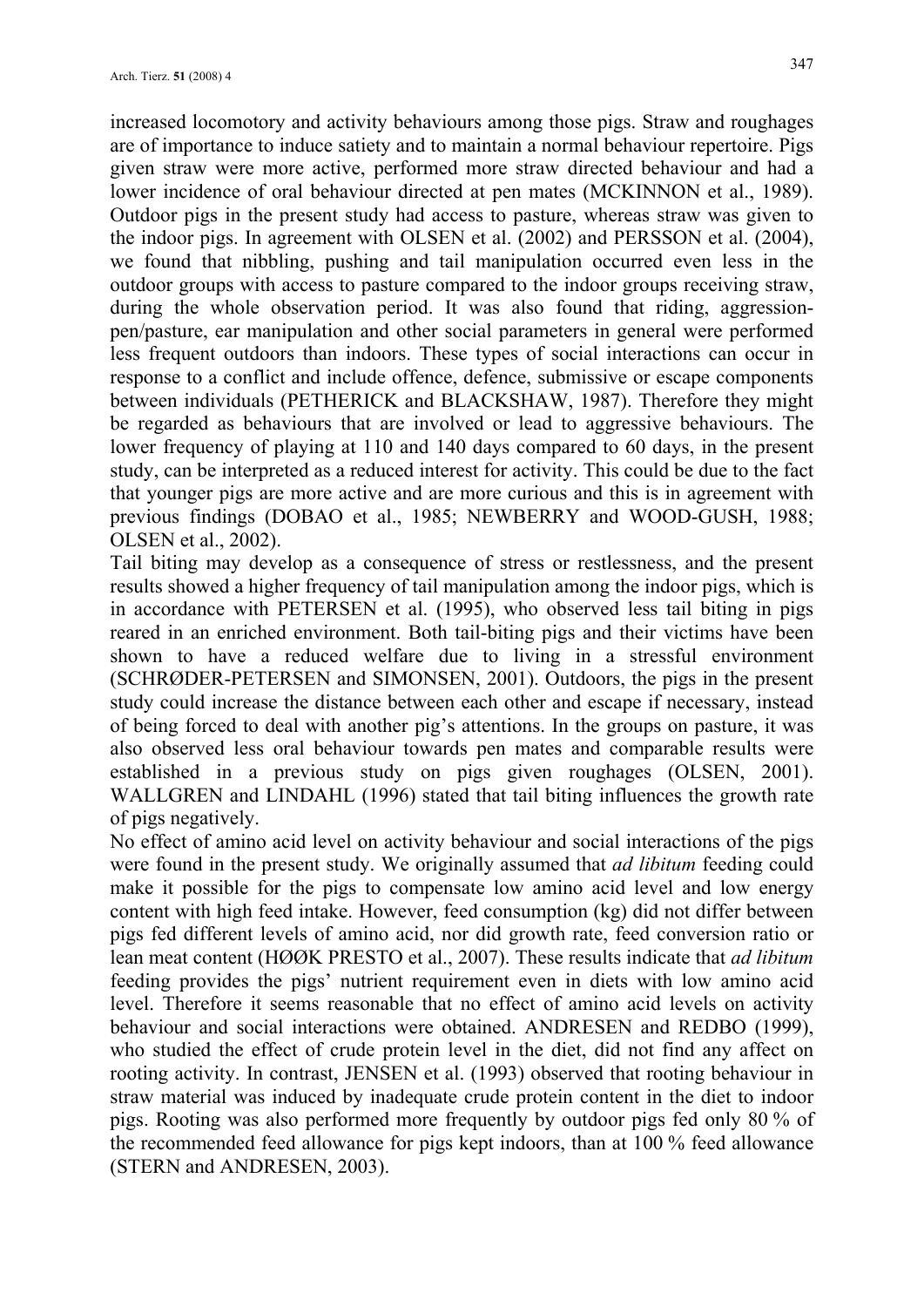# Results

An outdoor system seems to allow pigs to be more active and perform more natural behaviours, such as foraging and rooting, than an indoor system. The lower frequency of aggressive behaviours among outdoor pigs demonstrates that roughage, such as pasture, and a larger area may play an important role in occupying the pigs. In the present study, amino acid level did not affect activity and social behaviours. This was probably because *ad libitum* feeding was applied and the pig's amino acid requirement was fulfilled even with diets containing 7 and 14 % lower amino acid levels than recommended.

## Acknowledgments

This study was supported by Formas (Swedish Research Council for Environment, Agricultural Sciences and Spatial Planning). The authors would like to thank the staff at Funbo-Lövsta research station (SLU) for taking excellent care of the pigs.

### References

ANDRESEN, N.; REDBO, I.:

 Foraging behaviour of growing pigs on grassland in relation to stocking rate and feed crude protein level. Appl. Anim. Beh. Sci. **62** (1999), 183-197

BEATTIE, V.E.; O'CONNELL, N.E.; MOSS, B.W.:

 Influence of environmental enrichment on the behaviour, performance and meat quality of domestic pigs. Livest. Prod. Sci. **65** (2000), 71-79

BOLHUIS, J.E.; SCHOUTEN, W.G.P.; SCHRAMA, J.W.; WIEGANT, V.M.: Behavioural development of pigs with different coping characteristics in barren and substrate-enriched housing conditions. Appl. Anim. Beh. Sci. **93** (2005), 213-228

COX, L.N.; COOPER, J.J.: Observations on the pre- and post-weaning behaviour of piglets reared in commercial indoor and outdoor environments. Anim. Sci. **72** (2001), 75-86

DOBAO, M.T.; RODRIGAÑEZ, J.; SILIO, L.:

Choise of companions in social play in piglets. Appl. Anim. Beh. Sci. **13** (1985), 259-266

ENGLISH, P.R.; FOWLER, V.R.; BAXTER, S.; SMITH, B.:

 Behaviour and welfare, in: The growing and finishing pig: improving efficiency. Farming Press, Ipswich, UK (1988), 101-111

GRAVES, H.B.:

 Behavior and ecology of wild and feral swine (Sus scrofa). J. Anim. Sci. **58** (1984), 482-492 GRAVES, H.B.; GRAVES, K.L.; SHERRITT, G.W.:

 Social behaviour and growth of pigs following mixing during the growing-finishing period. Appl. Anim. Ethol. **4** (1978), 169-180

HASKELL, M.; WEMELSFELDER, F.; MENDL, M.T.; CALVERT, S.; LAWRENCE, A.B.:

 The effect of substrate-enriched and substrate-impoverished housing environments on the diversity of behaviour in pigs. Behaviour **133** (1996), 741-761

HEYER, A.; ANDERSSON, K.; LEUFVEN, S.; RYDHMER, L.; LUNDSTRÖM, K.: The effects of breed cross on performance and meat quality of once-bred gilts in a seasonal outdoor rearing system. Arch. Tierz. **48** (2005), 359-371

HØØK PRESTO, M.; ANDERSSON, H. K.; WALLGREN, P.; LINDBERG, J. E.:

 Influence of dietary amino acid level on performance, carcass quality and health of organic pigs reared indoors and outdoors. Acta Agric. Scand. Section A. Anim. Sci. **57** (2007), 61-72

JENSEN, P.:

 An ethogram of social interaction patterns in group-housed dry sows. Appl. Anim. Ethol. **6** (1980), 341- 350

JENSEN, P.:

 Animal behaviour and its' causes. Published by LT, Falköping, Sweden 1993 [in Swedish] JENSEN, M.B.; KYRIAZAKIS, I.; LAWRENCE, A.B.:

 The activity and straw directed behaviour of pigs offered foods with different crude protein content. Appl. Anim. Beh. Sci. **37** (1993), 211-221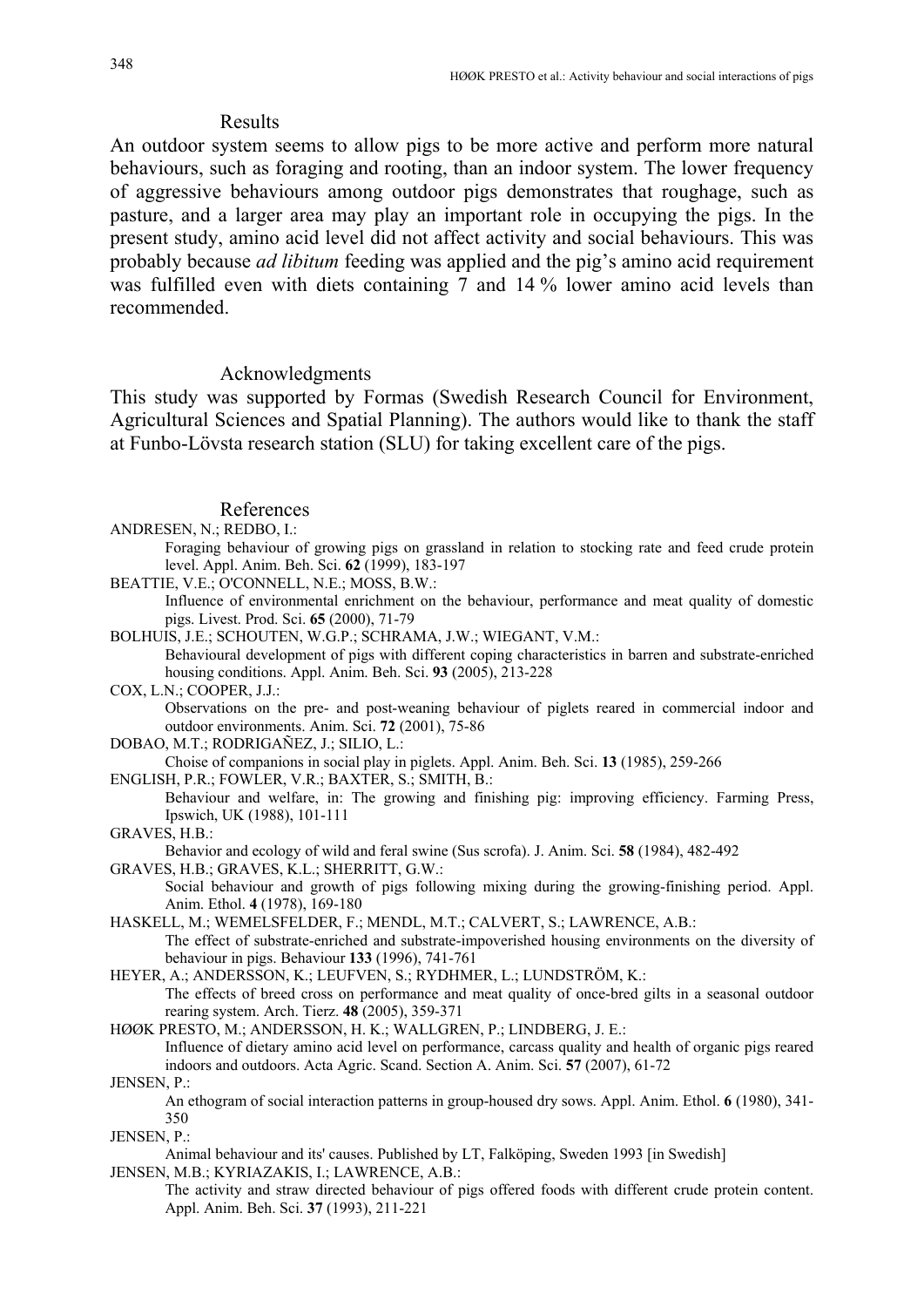LYONS, C.A.P.; BRUCE, J.M.; FOWLER, V.R.; ENGLISH, P.R.:

 A comparison of productivity and welfare of growing pigs in four intensive systems. Livest. Prod. Sci. **43** (1995), 265-274

MCGLONE, J.J.:

 Techniques for evaluation and quantification of pig reproductive, ingestive, and social behaviors. J. Anim. Sci. **69** (1991) 4146-4154

MCKINNON, A.J.; EDWARDS, S.A.; STEPHENS, D.B.; WALTERS, D.E.:

 Behaviour of groups of weaner pigs in three different housing systems. Brit. Vet. J. **145** (1989), 367-372 MICKLICH, D.; MATTHES, H.D.:

 Die Weidehaltung von Sauen verschiedener Rassen auf Flußauenstandorten. Arch. Tierz. 42 (1999), 161-173

MICKLICH, D.; MATTHES, H.D.; HARTUNG, M.; MÖHRING, H.:

 Mast-Schlachtleistung und Fleischqualität verschiedener Schweinerassen bei Stall- und Freilandhaltung. Arch. Tierz. **45** (2002), 247-253

MORRISON, R.S.; HEMSWORTH, P.H.; CRONIN, G.M.; CAMPBELL, R.G.:

 The social and feeding behaviour of growing pigs in deep-litter, large group housing systems. Appl. Anim. Beh. Sci. **82** (2003), 173-188

NEWBERRY, R.C.; WOOD-GUSH, D.G.M.:

 Development of some behaviour patterns in piglets under semi natural conditions. Anim. Prod. **46** (1988), 103-109

NONN, H.; FRANKE, C.:

 Zur N-reduzierten Fütterung von Mastschweinen bei Einsatz freier Aminosäuren. Arch. Tierz. **41** (1998), 473-488

NONN, H.; JEROCH, H.:

 Zur N-reduzierten Fütterung von Mastschweinen bei Einsatz freier Aminosäuren. Arch. Tierz. **43** (2000), 179-191

OLSEN, A.W.:

 Behaviour of growing pigs kept in pens with outdoor runs I. Effect of access to roughage and shelter on oral activities. Livest. Prod. Sci. **69** (2001), 255-264

OLSEN, A.W.; SIMONSEN, H.B.; DYBKJÆR, L.:

 Effect of access to roughage and shelter on selected behavioural indicators of welfare in pigs housed in a complex environment. Anim. Welf. **11** (2002), 75-87

PERSSON, E.; ANDERSSON, K.; ANDERSSON, K.:

 Roughage has a positive impact on pig behaviour. Research news about organic farming in Scandinavia **3** (2004), 8-9 [in Swedish]

PETERSEN, V.; SIMONSEN, H.B.; LAWSON, L.G.:

 The effect of environmental stimulation on the development of behaviour in pigs. Appl. Anim. Beh. Sci. **45** (1995), 215-224

PETHERICK, C.J.; BLACKSHAW, J.K.:

 A review of the factors influencing the aggressive and agonistic behaviour of the domestic pig. Austr. J. Exp. Agric. **27** (1987), 605-611

SAMBRAUS, H.H.:

Tierschutz, Naturwissenschaft und Ethologie. Arch. Tierz. **35** (1991), 181-192

SAMBRAUS, H.H.:

 Tierverhalten – Anzeiger für eine artgerechte Tierhaltung. Arch. Tierz. **40** (1997) Sonderheft, 26-34 SCHNEIDER, P.; WALTER, J.:

 Ethologische Untersuchungen von Mastschweinen auf Weiden. Arch. Tierz. **39** (1996), 299-307 SCHRØDER-PETERSEN, D.L.; SIMONSEN, H.B.:

Tail biting in pigs. Vet. J. **162** (2001), 196-210

SIMONSEN, H.B.:

 Effect of early rearing environment and tail docking on later behaviour and production in fattening pigs. Acta Agric. Scand. Section A. Anim. Sci. **45** (1995), 139-144

SIMONSSON, A.:

 Nutrient recommendations and feed tables for pigs. University of Agricultural Sciences Research Information Centre. Husdjur, 75. SLU Info/Repro, Uppsala 1994 [in Swedish]

SPITSCHAK, K.:

 Fruchtbarkeits- und Aufzuchtleistungen von Sauen mit Ferkeln in der Freilandhaltung. Arch. Tierz. **40** (1997), 123-134

STERN, S.; ANDRESEN, N.:

 Performance, site preferences, foraging and excretory behaviour in relation to feed allowance of growing pigs on pasture. Livest. Prod. Sci. **79** (2003), 257-265